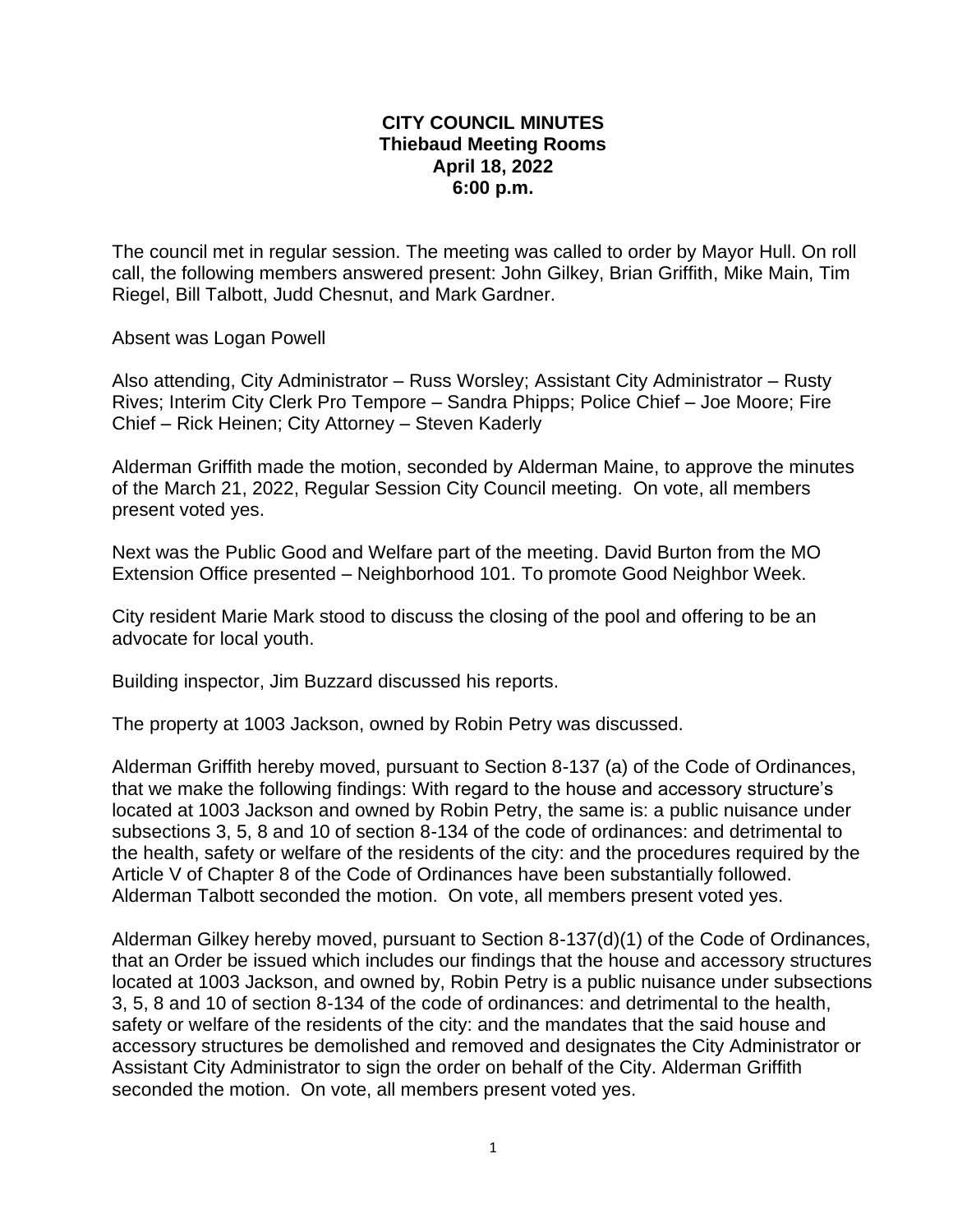The property at 909 Grand, owned by Rosalee Potter was discussed.

Alderman Gilkey hereby moved, pursuant to Section 8-137 (a) of the Code of Ordinances, that we make the following findings: With regard to the house and accessory structure's located at 909 Grand and owned by Rosalee Potter, the same is: a public nuisance under subsection 4 of section 8-134 of the code of ordinances: and detrimental to the health, safety or welfare of the residents of the city: and the procedures required by the Article V of Chapter 8 of the Code of Ordinances have been substantially followed. Alderman Chesnutt seconded the motion. On vote, all members present voted yes.

Alderman Riegel hereby moved, pursuant to Section 8-137(d)(1) of the Code of Ordinances, that an Order be issued which includes our findings that the house and accessory structures located at 909 Grand, and owned by, Rosalee Potter is a public nuisance under subsection 4 section 8-134 of the code of ordinances: and detrimental to the health, safety or welfare of the residents of the city: and the mandates that the said house be demolished and removed and designates the City Administrator or Assistant City Administrator to sign the order on behalf of the City. Alderman Main seconded the motion. On vote, all members present voted yes.

The property at 1307 Poplar owned by Global TM Solutions was discussed.

Alderman Chesnut hereby moved, pursuant to Section 8-137 (a) of the Code of Ordinances, that we make the following findings: With regard to the house and accessory structure's located at 1307 Poplar and owned by Global TM Solutions, the same is: a public nuisance under subsections 5, 8, and 10 of section 8-134 of the code of ordinances: and detrimental to the health, safety or welfare of the residents of the city: and the procedures required by the Article V of Chapter 8 of the Code of Ordinances have been substantially followed. Alderman Riegel seconded the motion. On vote, all members present voted yes.

Alderman Griffith hereby moved, pursuant to Section 8-137(d)(1) of the Code of Ordinances, that an Order be issued which includes our findings that the house and accessory structures located at 1307 Poplar, and owned by, Global TM Solutions is a public nuisance under subsections 5, 8, and 10 of section 8-134 of the code of ordinances: and detrimental to the health, safety or welfare of the residents of the city: and the mandates that the said house be repaired or demolished and removed and designates the City Administrator or Assistant City Administrator to sign the order on behalf of the City. Alderman Main seconded the motion. On vote, all members present voted yes.

Chief Moore discussed the Police reports.

Chief Heinen discussed the Fire reports.

Members reviewed the list of bills. Alderman Griffith made the motion, seconded by Alderman Riegel to pay the bills. On vote, all members present voted yes. Therefore, the bills were paid from the following funds: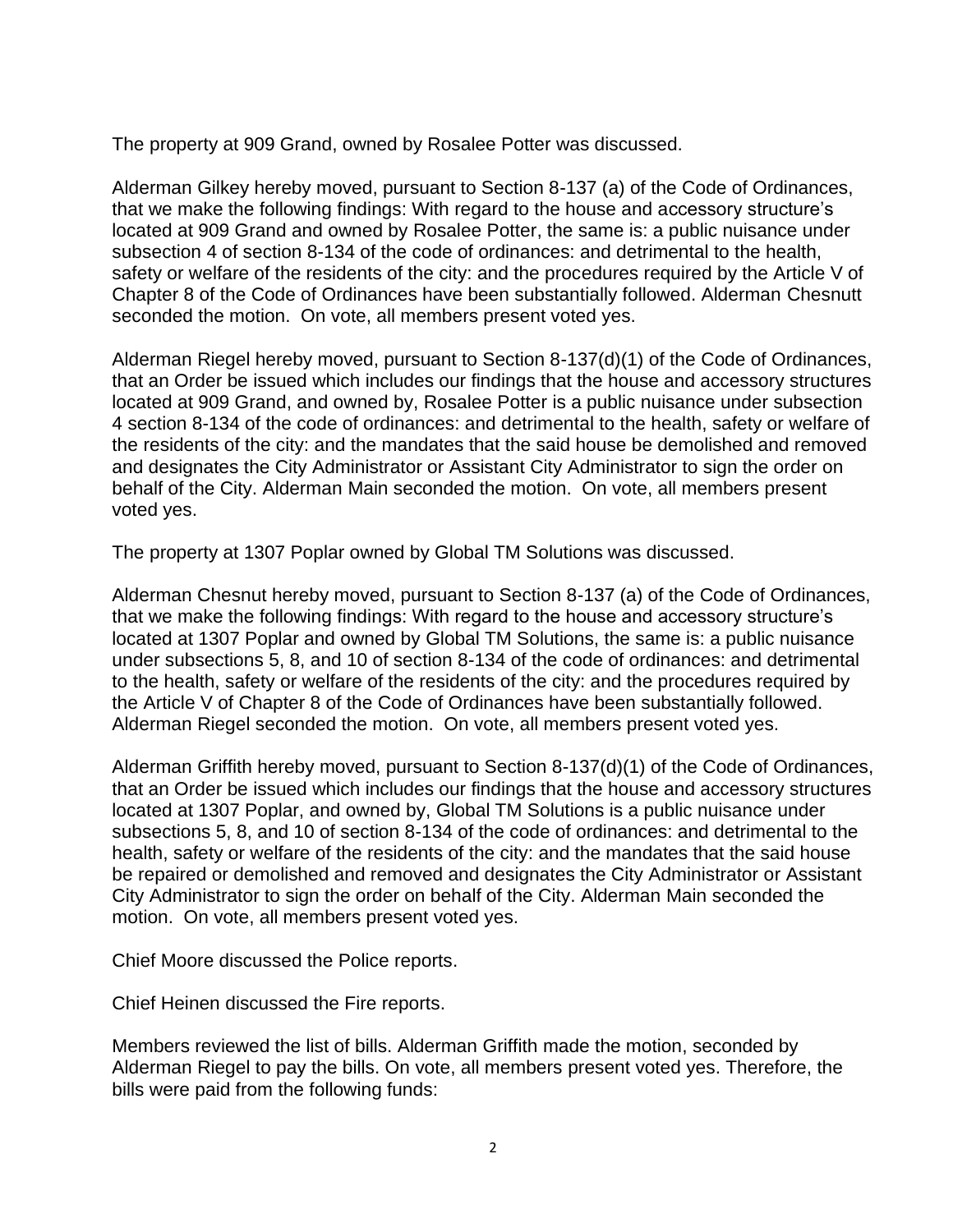| <b>ELECTRIC</b>                        |           |                                        |           |
|----------------------------------------|-----------|----------------------------------------|-----------|
| LAMAR CITY UTILITIES                   | 1,776.80  | COMPUTER SUPPLIES AND SERVICES         | 510.70    |
| <b>SPIRE MISSOURI INC</b>              | 327.02    | KANSAS COUNSELORS INC.                 | 107.05    |
| MISSOURI ONE CALL SYSTEM, INC.         | 131.25    | SECURITY CREDIT CARD OPERATIONS        | 154.85    |
| BARTON COUNTY ELECTRIC COOPERATIVE, IN | 900.00    | AT&T                                   | 19.62     |
| VAN DE MARK TOOL & MACHINE             | 30.00     | NET VISION COMMUNICATIONS LLC          | 14.13     |
| JOPLIN SUPPLY COMPANY                  | 684.05    | <b>CLEAR BASIN SOFTWARE</b>            | 997.50    |
| SOUTHWESTERN POWER ADMINISTRATION      | 81,442.20 | STRONGHOLD DATA                        | 18,549.22 |
| ANTHEM BLUE CROSS BLUE SHIELD MO GROUP | 2,464.88  | CIVICPLUS, LLC                         | 10,868.98 |
| DELTA DENTAL OF MO LOCKBOX             | 204.34    | ** PAYROLL EXPENSES                    | 22,198.00 |
| <b>ISENHOWER LUMBER COMPANY INC.</b>   | 203.00    | POTTERS REPAIR                         | 3,212.00  |
| <b>LAGERS</b>                          | 2,874.35  | CROW-BURLINGAME COMPANY                | 17.99     |
| BORDER STATES INDUSTRIES, INC          | 9,453.73  | VAN DE MARK TOOL & MACHINE             | 150.00    |
| JONES PLUMBING HEATING AND AIR CONDITI | 456.24    | ANTHEM BLUE CROSS BLUE SHIELD MO GROUP | 57.04     |
| SECURITY CREDIT CARD OPERATIONS        | 176.70    | DELTA DENTAL OF MO LOCKBOX             | 3.82      |
| <b>MFA OIL</b>                         | 1,404.64  | ISENHOWER LUMBER COMPANY INC.          | 501.46    |
| <b>MATT &amp; MAX LLC</b>              | 43.50     | LAGERS                                 | 58.82     |
| FLETCHER-REINHARDT CO                  | 571.17    | AT&T                                   | 33.07     |
| DRYFORK DIESEL & AUTO, LLC             | 1,327.76  | JOHN FABICK TRACTOR CO.                | 63,793.01 |
| <b>T&amp;R SERVICE</b>                 | 120.00    | MATHESON TRI-GAS, INC                  | 88.93     |
| MEDLEY MATERIAL HANDLING COMPANY       | 348.55    | SCHREIBER ENGINEERING, LLC             | 4,746.00  |
| **PAYROLL EXPENSES                     | 17,941.68 | <b>ALLIED WASTE</b>                    | 18,043.00 |
| <b>TYLER TECHNOLOGIES</b>              | 830.83    | <b>ARVEST BANK</b>                     | 27,193.20 |
| <b>POSTMASTER</b>                      | 311.94    | DENNIS OIL COMPANY                     | 2,090.00  |
| ANTHEM BLUE CROSS BLUE SHIELD MO GROUP | 3,252.36  | MISSOURI AIR POLLUTION CONTROL PROGRAM | 2,915.00  |
| DELTA DENTAL OF MO LOCKBOX             | 158.04    | RED BALL OXYGEN                        | 31.44     |
| <b>ISENHOWER LUMBER COMPANY INC.</b>   | 2,348.65  | <b>EVANS ENTERPRISES</b>               | 905.00    |
| LAGERS                                 | 3,460.32  | BLUE FLAME CREW, LLC                   | 766.00    |
| FINLEY ENGINEERING COMPANY             | 4,534.07  | <b>SCRYER EHS</b>                      | 5,400.00  |
| G & H REDI-MIX                         | 237.00    | NEW FRONTIER TECHNOLOGIES, LLC         | 23,750.00 |
| LAKELAND OFFICE SYSTEMS, INC.          | 111.23    | ** PAYROLL EXPENSES                    | 1,926.57  |
| <b>WATER/SEWER</b>                     |           |                                        |           |
| LAMAR CITY UTILITIES                   | 6,367.20  | <b>MFA OIL</b>                         | 707.66    |
| <b>USA BLUE BOOK</b>                   | 282.30    | MULBERRY LIMESTONE QUARRY COMPANY      | 433.18    |
| O'REILLY AUTOMOTIVE, INC.              | 19.48     | <b>GEARHEADS</b>                       | 5,547.70  |
| ANTHEM BLUE CROSS BLUE SHIELD MO GROUP | 2,267.38  | ENVIRO-CLEAR                           | 950.00    |
| DELTA DENTAL OF MO LOCKBOX             | 166.38    | <b>JAMES HITES</b>                     | 77.00     |
| LAGERS                                 | 1,663.04  | ** PAYROLL EXPENSES                    | 10,820.23 |
| <b>EMPIRE ELECTRIC</b>                 | 7,122.50  | <b>TYLER TECHNOLOGIES</b>              | 830.82    |
| SECURITY CREDIT CARD OPERATIONS        | 173.86    | POSTMASTER                             | 311.93    |
| BRENNTAG MID-SOUTH, INC.               | 5,088.67  | ANTHEM BLUE CROSS BLUE SHIELD MO GROUP | 1,538.22  |
| <b>MFA OIL</b>                         | 228.71    | DELTA DENTAL OF MO LOCKBOX             | 111.98    |
| NET VISION COMMUNICATIONS LLC          | 14.13     | LAGERS                                 | 2,298.08  |
| MUNICIPAL H2O                          | 700.00    | LAKELAND OFFICE SYSTEMS, INC.          | 111.22    |
| ALLGEIER, MARTIN & ASSOCIATES, INC.    | 1,200.00  | <b>COMPUTER SUPPLIES AND SERVICES</b>  | 510.69    |
| PATHFINDER SYSTEMS, INC.               | 4,293.32  | AT&T                                   | 19.61     |
| ** PAYROLL EXPENSES                    | 12,417.77 | NET VISION COMMUNICATIONS LLC          | 14.13     |
| LAMAR CITY UTILITIES                   | 558.40    | STRONGHOLD DATA                        | 18,549.21 |
| <b>AT&amp;T MOBILITY</b>               | 20.62     | ** PAYROLL EXPENSES                    | 14,805.61 |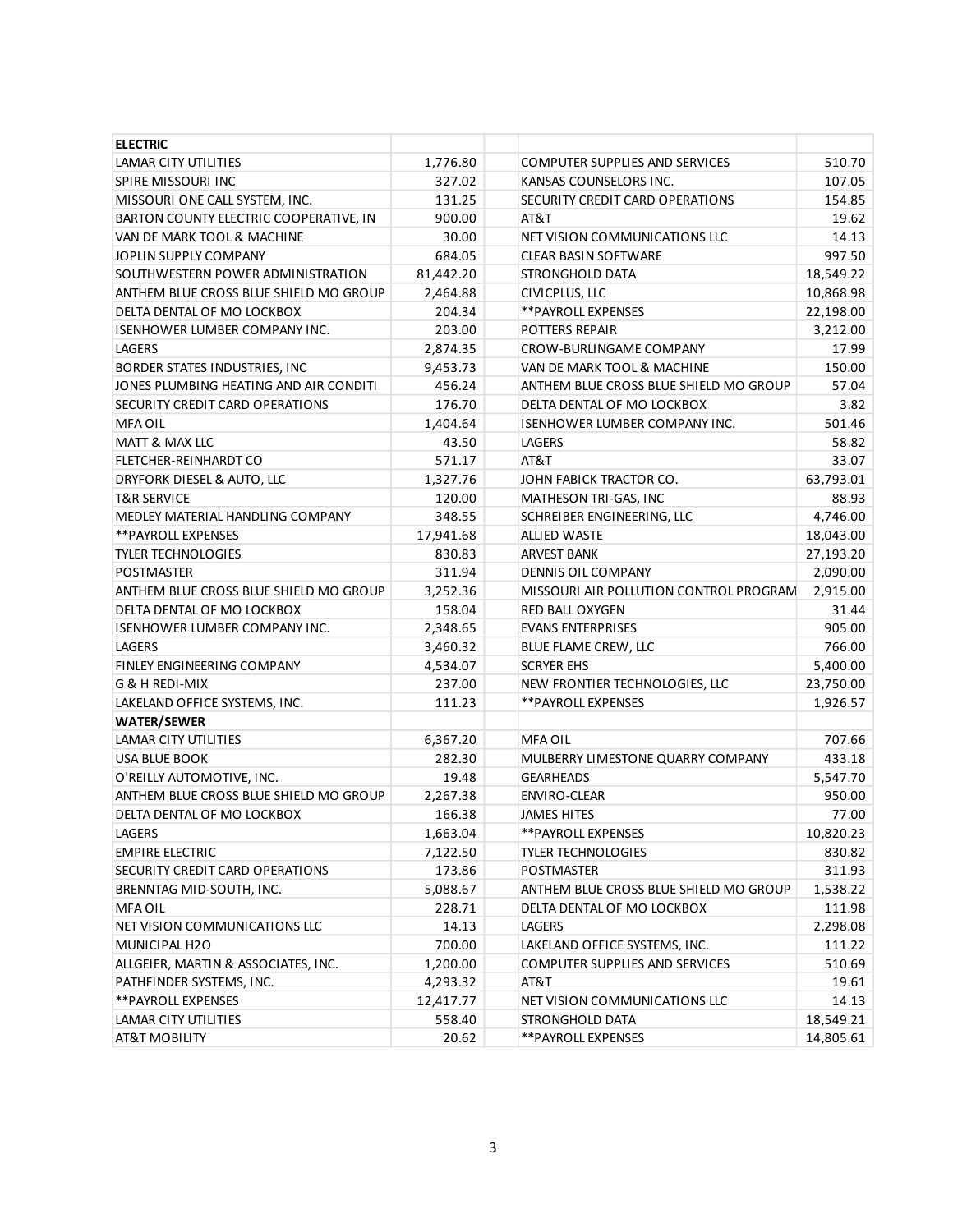| CORE & MAIN LP                          | 90.00     | LAMAR CITY UTILITIES                   | 4,634.60  |
|-----------------------------------------|-----------|----------------------------------------|-----------|
| SPIRE MISSOURI INC                      | 684.06    | AT&T MOBILITY                          | 103.10    |
| POTTER EQUIPMENT COMPANY, INC.          | 594.90    | PACE ANALYTICAL SERVICES, INC.         | 643.00    |
| CROW-BURLINGAME COMPANY                 | 35.98     | O'REILLY AUTOMOTIVE, INC.              | 48.20     |
| O'REILLY AUTOMOTIVE, INC.               | 205.61    | ANTHEM BLUE CROSS BLUE SHIELD MO GROUP | 1,338.20  |
| JOPLIN SUPPLY COMPANY                   | 440.00    | DELTA DENTAL OF MO LOCKBOX             | 98.32     |
| ANTHEM BLUE CROSS BLUE SHIELD MO GROUP  | 1,901.07  | LAGERS                                 | 657.47    |
| DELTA DENTAL OF MO LOCKBOX              | 134.08    | <b>EMPIRE ELECTRIC</b>                 | 650.00    |
| <b>ISENHOWER LUMBER COMPANY INC.</b>    | 40.73     | <b>HFE PROCESS</b>                     | 3,688.84  |
| <b>LAGERS</b>                           | 1,153.96  | ATNIP EXPRESS LLC                      | 80.80     |
| <b>LAMAR TRUCK &amp; TIRE</b>           | 53.34     | HAYNES EQUIPMENT CO, INC               | 5,767.36  |
| SCHULTE SUPPLY, INC.                    | 41.90     | ** PAYROLL EXPENSES                    | 7,598.01  |
| SECURITY CREDIT CARD OPERATIONS         | 556.00    |                                        |           |
| <b>SANITATION</b>                       |           |                                        |           |
| PRAIRIEVIEW LANDFILL                    | 8,023.26  | DELTA DENTAL OF MO LOCKBOX             | 235.05    |
| LAMAR CITY UTILITIES                    | 50.15     | LAGERS                                 | 1,742.52  |
| SPIRE MISSOURI INC                      | 327.01    | LAMAR TRUCK & TIRE                     | 556.61    |
| PACE ANALYTICAL SERVICES, INC.          | 416.00    | <b>LAMAR TRAVEL PLAZA</b>              | 53.24     |
| BARTON COUNTY ELECTRIC COOPERATIVE, IN  | 61.71     | <b>MFA OIL</b>                         | 2,234.89  |
| ANTHEM BLUE CROSS BLUE SHIELD MO GROUP  | 3,249.04  | ** PAYROLL EXPENSES                    | 18,091.02 |
| <b>GENERAL</b>                          |           |                                        |           |
| <b>JERALD MOORE</b>                     | 2,500.00  | O'REILLY AUTOMOTIVE, INC.              | 24.97     |
| PRAIRIEVIEW LANDFILL                    | 65.34     | ANTHEM BLUE CROSS BLUE SHIELD MO GROUP | 1,736.38  |
| <b>MORRISON PRINTING</b>                |           |                                        |           |
| LAMAR CITY UTILITIES                    | 44.00     | DELTA DENTAL OF MO LOCKBOX             | 156.09    |
|                                         | 1,428.40  | <b>ISENHOWER LUMBER COMPANY INC.</b>   | 10.63     |
| LAMAR DEMOCRAT                          | 54.40     | LAGERS                                 | 1,277.77  |
| SPIRE MISSOURI INC                      | 721.29    | AT&T                                   | 104.14    |
| <b>QUILL CORPORATION</b>                | (63.98)   | FIRE MASTER FIRE EQUIPMENT, INC.       | 390.95    |
| ANTHEM BLUE CROSS BLUE SHIELD MO GROUP  | 420.12    | <b>BATTERY OUTFITTERS</b>              | 58.60     |
| DELTA DENTAL OF MO LOCKBOX              | 33.34     | FAST EDDIE HOT ROD SHOP                | 617.47    |
| LAGERS                                  | 1,205.42  | <b>MFA OIL</b>                         | 146.97    |
| BARTON COUNTY CHAMBER OF COMMERCE       | 510.00    | NET VISION COMMUNICATIONS LLC          | 35.60     |
| SECURITY CREDIT CARD OPERATIONS         | 340.46    | <b>HERITAGE TRACTOR</b>                | 35.19     |
| AT&T                                    | 19.62     | MID AMERICA FIRE APPARATUS, INC        | 2,321.85  |
| NET VISION COMMUNICATIONS LLC           | 213.09    | <b>COX MEDICAL GROUP</b>               | 15.00     |
| <b>COOPER COX</b>                       | 354.81    | **PAYROLL EXPENSES                     | 15,650.87 |
| <b>APRILS CLEANING</b>                  | 600.00    | ANTHEM BLUE CROSS BLUE SHIELD MO GROUP | 562.38    |
| EDDIE MCDOWELL EXCAVATION, LLC          | 19,725.00 | DELTA DENTAL OF MO LOCKBOX             | 35.86     |
| **PAYROLL EXPENSES                      | 7,891.46  | LAGERS                                 | 760.66    |
| <b>CLEMENT'S PLUMBING &amp; HEATING</b> | 381.49    | MFA OIL                                | 87.53     |
| <b>MORRISON PRINTING</b>                | 48.00     | MISSOURI ASSOCIATION OF CODE ADMINISTR | 200.00    |
| LAMAR CITY UTILITIES                    | 1,967.65  | **PAYROLL EXPENSES                     | 4,960.80  |
| JOPLIN FIRE PROTECTION CO.              | 50.00     | CONSOLIDATED PUBLIC WATER SUPPLY       | 90.96     |
| AT&T MOBILITY                           | 494.88    | BARTON COUNTY ELECTRIC COOPERATIVE, IN | 431.81    |
| O'REILLY AUTOMOTIVE, INC.               | 39.12     | ANTHEM BLUE CROSS BLUE SHIELD MO GROUP | 39.39     |
| <b>BARTON COUNTY TREASURER</b>          | 10,000.00 | DELTA DENTAL OF MO LOCKBOX             | 3.02      |
| ANTHEM BLUE CROSS BLUE SHIELD MO GROUP  | 9,317.66  | LAGERS                                 | 20.07     |
| DELTA DENTAL OF MO LOCKBOX              | 600.28    | ** PAYROLL EXPENSES                    | 95.70     |
| LAGERS                                  | 9,279.49  | KEY EQUIPMENT & SUPPLY CO.             | 924.72    |
| LAMAR TRUCK & TIRE                      | 308.83    | RACE BROTHERS FARM AND HOME SUPPLY OF  | 219.80    |
| LAKELAND OFFICE SYSTEMS, INC.           | 106.47    | LAMAR CITY UTILITIES                   | 388.91    |
| CRITTERS AND PALS                       | 9.50      | SPIRE MISSOURI INC                     | 271.10    |
| SECURITY CREDIT CARD OPERATIONS         | 1,937.40  | POTTER EQUIPMENT COMPANY, INC.         | 72.30     |
| HONEY POT CATERING                      | 358.00    | SPRINGFIELD-LAMAR EXPRESS              | 30.00     |
| DASH MEDICAL GLOVES                     | 175.90    | CROW-BURLINGAME COMPANY                | 38.74     |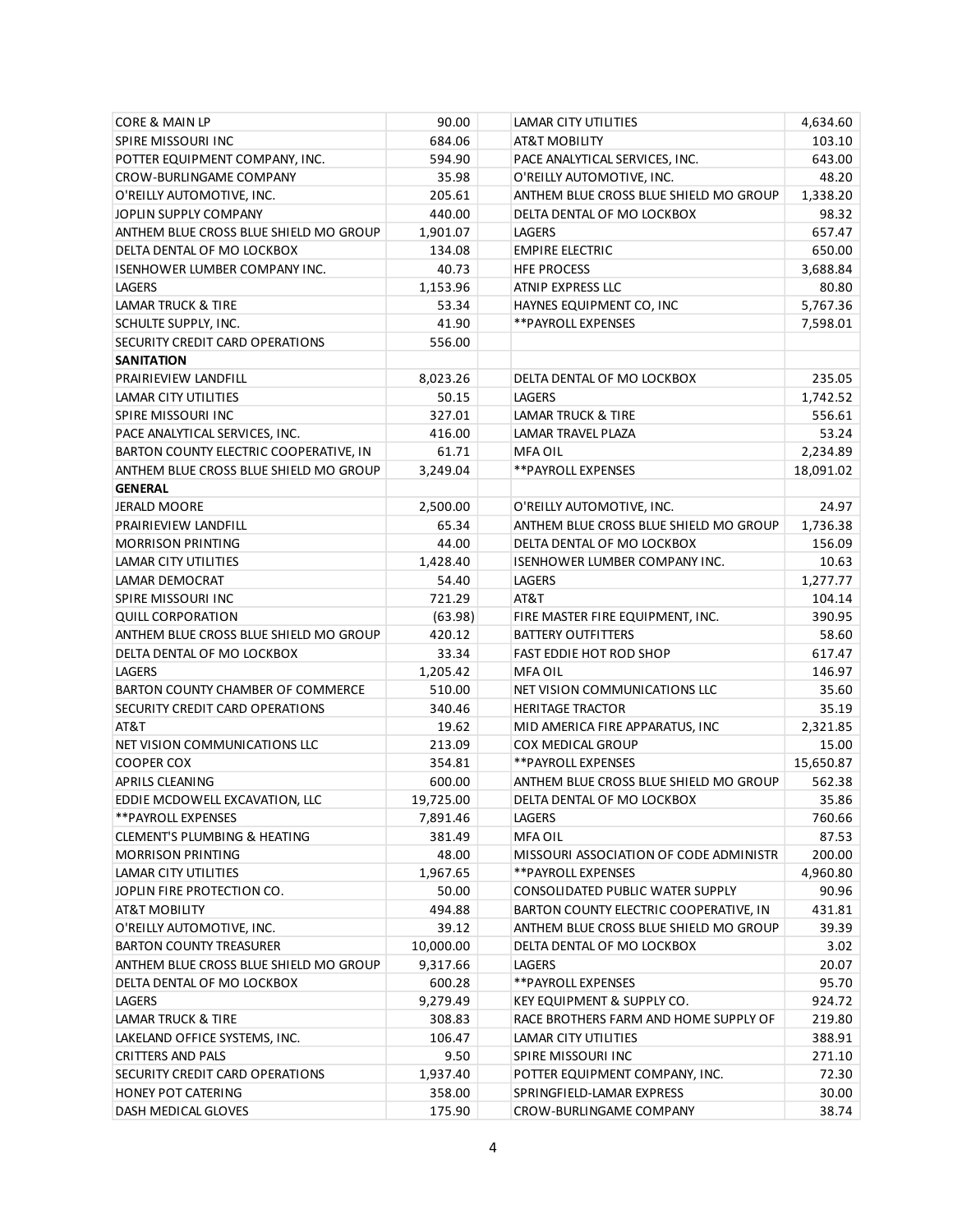| NET VISION COMMUNICATIONS LLC                                        | 261.36            | O'REILLY AUTOMOTIVE, INC.                  | 64.86     |
|----------------------------------------------------------------------|-------------------|--------------------------------------------|-----------|
| OZARK DRUG ENFORCEMENT TEAM                                          | 500.00            | ANTHEM BLUE CROSS BLUE SHIELD MO GROUP     | 4,613.92  |
| <b>GEARHEADS</b>                                                     | 745.93            | DELTA DENTAL OF MO LOCKBOX                 | 355.51    |
| MATT & MAX LLC                                                       | 96.00             | <b>ISENHOWER LUMBER COMPANY INC.</b>       | 266.97    |
| <b>EMBASSY EMBROIDERY LLC</b>                                        | 111.00            | LAGERS                                     | 2,988.22  |
| <b>WEX BANK</b>                                                      | 2,963.40          | LAMAR TRUCK & TIRE                         | 1,154.79  |
| APRILS CLEANING                                                      | 600.00            | HEARTLAND TRACTOR COMPANY                  | 345.22    |
| <b>VERNON COUNTY SHERIFF</b>                                         | 665.00            | CARTER-WATERS LLC                          | 98.85     |
| SOUTHERN UNIFORM AND TACTICAL, INC.                                  | 231.94            | LAMAR TRAVEL PLAZA                         | 54.81     |
| TOMAHAWK LIVE TRAP LLC                                               | 354.00            | ATNIP EXPRESS LLC                          | 658.52    |
| WOOD CARTHAGE CDJR                                                   | 237.83            | <b>MFA OIL</b>                             | 3,088.45  |
| **PAYROLL EXPENSES                                                   | 66,301.67         | NET VISION COMMUNICATIONS LLC              | 14.13     |
| <b>LAMAR CITY UTILITIES</b>                                          | 731.82            | MULBERRY LIMESTONE QUARRY COMPANY          | 187.86    |
| AIRE-MASTER OF AMERICA, INC.                                         | 7.44              | <b>CENTRAL PARTS WAREHOUSE</b>             | 842.61    |
| AT&T MOBILITY                                                        | 43.74             | <b>HERITAGE TRACTOR</b>                    | 1,200.00  |
| SPIRE MISSOURI INC                                                   | 536.86            | DRYFORK DIESEL & AUTO, LLC                 | 2,596.15  |
| CROW-BURLINGAME COMPANY                                              | 2.20              | **PAYROLL EXPENSES                         | 21,002.40 |
| <b>MEMORIAL</b>                                                      |                   |                                            |           |
| LAMAR CITY UTILITIES                                                 | 1,083.21          | <b>ISENHOWER LUMBER COMPANY INC.</b>       | 58.00     |
| AIRE-MASTER OF AMERICA, INC.                                         | 44.66             | LAGERS                                     | 277.89    |
| SPIRE MISSOURI INC                                                   | 166.35            | MISSOURI DEPT. OF PUBLIC SAFETY            | 25.00     |
| ANTHEM BLUE CROSS BLUE SHIELD MO GROUP                               | 440.26            | **PAYROLL EXPENSES                         | 2,937.99  |
| DELTA DENTAL OF MO LOCKBOX                                           | 39.69             |                                            |           |
| <b>PARK</b>                                                          |                   |                                            |           |
| LAMAR CITY UTILITIES                                                 | 2,704.21          | DELTA DENTAL OF MO LOCKBOX                 | 35.86     |
| SPRINGFIELD JANITOR SUPPLY, INC.                                     | 320.83            | <b>ISENHOWER LUMBER COMPANY INC.</b>       | 10.77     |
| O'REILLY AUTOMOTIVE, INC.                                            | 4.78              | LAGERS                                     | 547.38    |
| VAN DE MARK TOOL & MACHINE                                           | 18.00             | LAMAR TRUCK & TIRE                         | 120.04    |
| ANTHEM BLUE CROSS BLUE SHIELD MO GROUP                               | 710.88            | **PAYROLL EXPENSES                         | 3,486.98  |
| DELTA DENTAL OF MO LOCKBOX                                           | 35.86             | BASEBALL/SOFTBALL SIGN-UP REFUNDS: JENNIFE | 140.00    |
| <b>ISENHOWER LUMBER COMPANY INC.</b>                                 | 317.66            | O'REILLY AUTOMOTIVE, INC.                  | 139.97    |
| SECURITY CREDIT CARD OPERATIONS                                      | 82.92             | ISENHOWER LUMBER COMPANY INC.              | 97.40     |
| <b>HERITAGE TRACTOR</b>                                              | 147.58            | PIONEER MFG. CO./PIONEER ATHLETICS         | 1,024.00  |
| ** PAYROLL EXPENSES                                                  | 3,275.99          | CY6 DESIGNS                                | 1,505.00  |
| BARTON CO EXTENSION, DAVID SORRICK                                   | 225.00            | <b>TROGDON INSURANCE</b>                   | 440.60    |
| LAMAR CITY UTILITIES                                                 | 1,688.05          | <b>SHAWN COSSINS</b>                       | 150.00    |
| SPIRE MISSOURI INC                                                   | 724.13            | ADVANCED TURF SOLUTIONS                    | 1,986.20  |
| SPRINGFIELD JANITOR SUPPLY, INC.                                     | 515.89            | <b>DENNIS WRIGHT</b>                       | 125.00    |
| **PAYROLL EXPENSES                                                   | 1,416.06          | ETHAN SEATON                               | 40.00     |
| LAMAR CITY UTILITIES                                                 | 1,485.33          | <b>HERITAGE TRACTOR</b>                    | 2,400.00  |
| SPIRE MISSOURI INC                                                   | 860.86            | LAMAR R1 SCHOOLS                           | 360.00    |
| ANTHEM BLUE CROSS BLUE SHIELD MO GROUP                               | 562.38            | **PAYROLL EXPENSES                         | 1,883.00  |
| DELTA DENTAL OF MO LOCKBOX                                           | 35.86             | ANTHEM BLUE CROSS BLUE SHIELD MO GROUP     | 562.38    |
| LAGERS                                                               | 567.82            | DELTA DENTAL OF MO LOCKBOX                 | 35.86     |
| LEMAN PLUMBING                                                       | 272.15            | LAGERS                                     | 707.66    |
| **PAYROLL EXPENSES                                                   |                   |                                            | 158.52    |
|                                                                      | 2,961.44<br>55.46 | SECURITY CREDIT CARD OPERATIONS            | 72.20     |
| CONSOLIDATED PUBLIC WATER SUPPLY<br>SPRINGFIELD JANITOR SUPPLY, INC. |                   | <b>MFA OIL</b>                             | 24.88     |
|                                                                      | 80.76             | NET VISION COMMUNICATIONS LLC              |           |
| ANTHEM BLUE CROSS BLUE SHIELD MO GROUP<br>TAXI                       | 547.12            | **PAYROLL EXPENSES                         | 4,615.23  |
| AIRE-MASTER OF AMERICA, INC.                                         | 7.46              | LAGERS                                     | 517.78    |
| AT&T MOBILITY                                                        | 69.84             | LAMAR TRUCK & TIRE                         | 46.76     |
|                                                                      | 14.99             |                                            |           |
| O'REILLY AUTOMOTIVE, INC.                                            |                   | <b>MFA OIL</b>                             | 1,358.02  |
| ANTHEM BLUE CROSS BLUE SHIELD MO GROUP                               | 562.38            | NET VISION COMMUNICATIONS LLC              | 34.55     |
| DELTA DENTAL OF MO LOCKBOX                                           | 35.86             | **PAYROLL EXPENSES                         | 10,914.23 |
| <b>ISENHOWER LUMBER COMPANY INC.</b>                                 | 2.77              |                                            |           |
| <b>CAPITAL IMPROVEMENT</b>                                           |                   |                                            |           |
| STRONGHOLD DATA                                                      | 18,549.22         |                                            |           |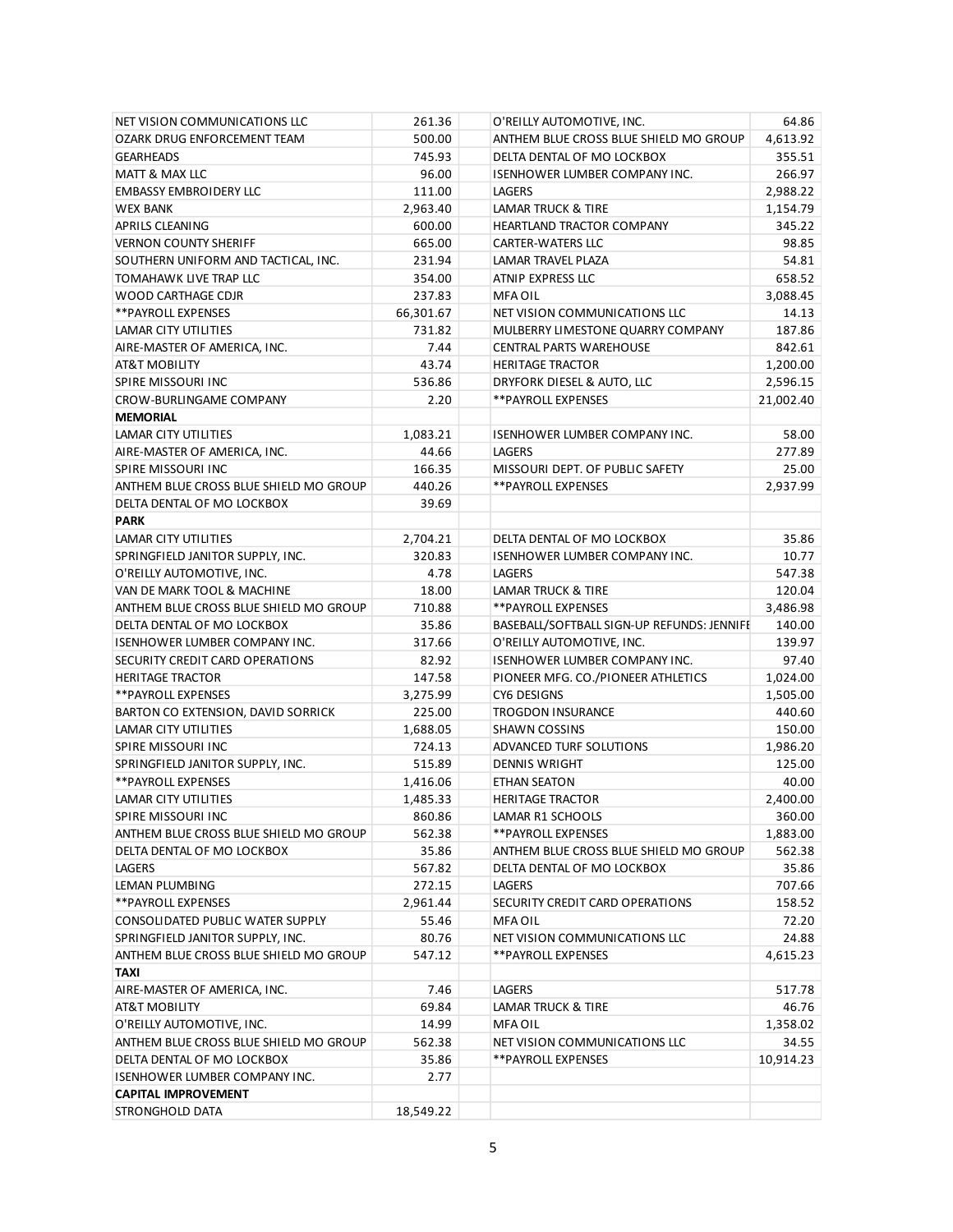Mayor Hull read the Treasurer's Report for March 2022. Alderman Gilkey made the motion, seconded by Alderman Talbott to approve the Treasurer's Report. On vote, all members present voted yes.

Next, the results of the April 5, 2022, election were discussed. Alderman Riegel made a motion, seconded by Chesnut to approve the results of the election. On vote, all members voted yes.

|                                                                                                                                                                                                                                                                                                                                                   | <b>ABSENTEE</b> | <b>VOTE</b> | <b>VOTE</b>                 | <b>VOTE</b> | <b>TOTAL</b> |
|---------------------------------------------------------------------------------------------------------------------------------------------------------------------------------------------------------------------------------------------------------------------------------------------------------------------------------------------------|-----------------|-------------|-----------------------------|-------------|--------------|
|                                                                                                                                                                                                                                                                                                                                                   |                 |             | CENTER#3 CENTER#4 CENTER #7 |             |              |
| <b>WARD I ALDERMAN</b><br><b>MIKE MAIN</b>                                                                                                                                                                                                                                                                                                        | 4               | 52          |                             |             | 56           |
| <b>WARD II ALDERMAN</b><br>EVA ROLAND BUCHANAN 8<br><b>JOHN GILKEY</b>                                                                                                                                                                                                                                                                            | 5               | 23<br>79    |                             |             | 31<br>84     |
| <b>WARD III ALDERMAN</b><br><b>LOGAN POWELL</b>                                                                                                                                                                                                                                                                                                   | 1               |             | 15                          |             | 16           |
| <b>WARD IV ALDERMAN</b><br><b>MARK GARDNER</b>                                                                                                                                                                                                                                                                                                    | 6               |             | 62                          |             | 68           |
| Mayor Hull presented the following reports:                                                                                                                                                                                                                                                                                                       |                 |             |                             |             |              |
| <b>Budget Analysis</b><br>Cash and Investments by Fund<br><b>Comparison of Bills and Financial Statements</b><br><b>Debt Balances</b><br><b>Economic Development</b><br><b>Electric Sales</b><br><b>Expenses Not Budgeted</b><br>Methane Gas Generator Income and Expense<br><b>Pooled Cash Report</b><br><b>Sales Tax Revenue</b><br><b>TATS</b> |                 |             |                             |             |              |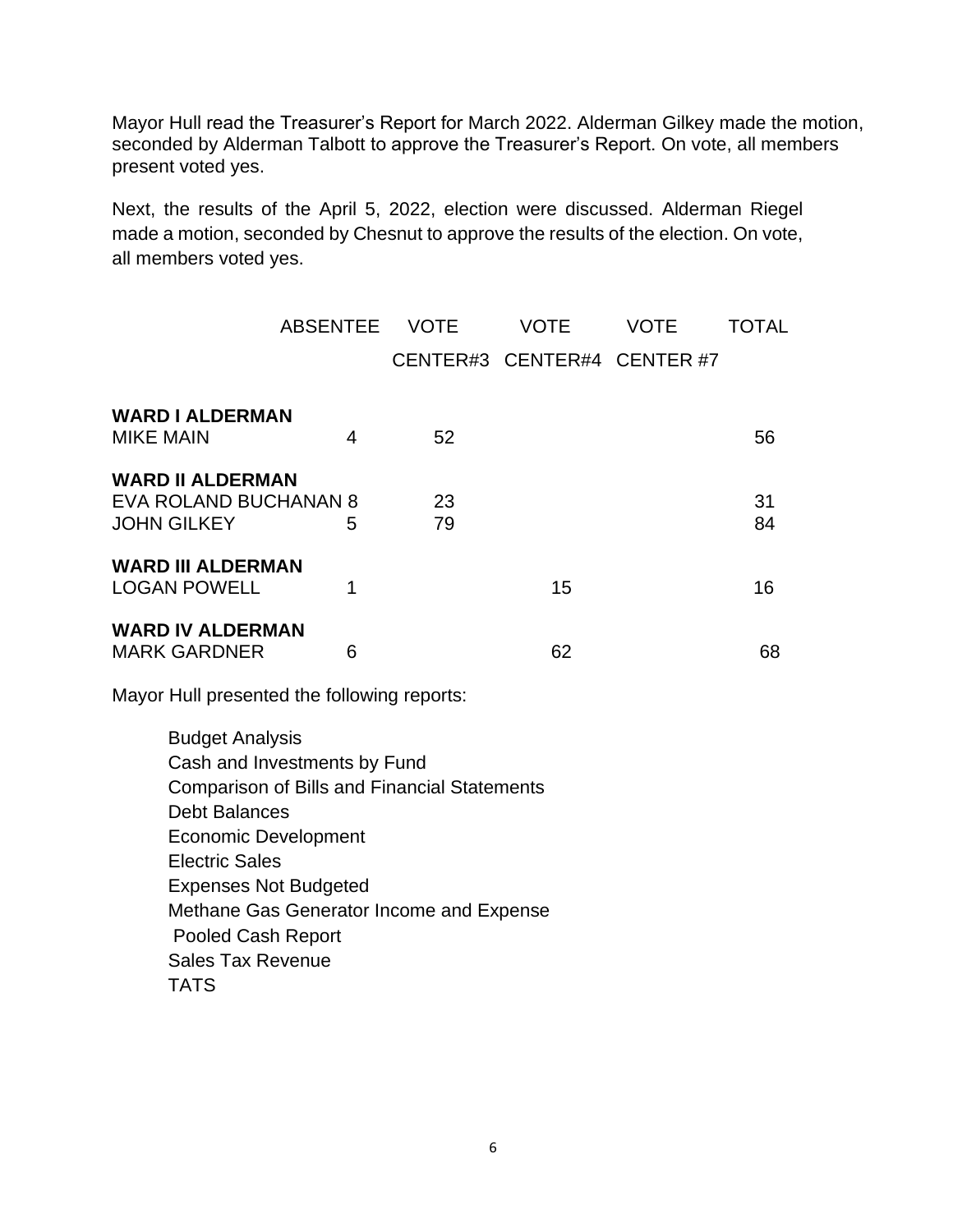Mayor Hull asked if there was any more business to come before the council, if not, a motion to adjourn would be in order. Alderman Chesnut made the motion to adjourn. Alderman Talbott seconded the motion. On vote, all members present voted yes. Therefore, the meeting was adjourned at 7:05 p.m.

The second meeting was called to order by Mayor Hull at 7:06 pm.

Interim City Clerk, Sandra Phipps swore in the following Aldermen for a two-year term: Mike Main, Ward One; John Gilkey, Ward Two; Logan Powell, Ward Three; Mark Gardner, Ward Four.

On roll call, the following members answered present: Brian Griffith, Mike Main, Logan Powell, Tim Riegel, Bill Talbott, Judd Chesnut, Mark Gardner, and John Gilkey.

Also attending, City Administrator – Russ Worsley; Assistant City Administrator – Rusty Rives; Interim City Clerk Pro Tempore – Sandra Phipps; Police Chief – Joe Moore; Fire Chief – Rick Heinen; City Attorney – Steven Kaderly

## Mayor Hull presented the First and Second Reading of Council Bill No 1909 **AN ORDINANCE TO AMEND VARIOUS SECTIONS OF CHAPTER 38 PERTAINING TO SOLID WASTE, TO BE EFFECTIVE JUNE 1, 2022, AT WHICH TIME A PRIVATE CONTRACTOR IS EXPECTED TO TAKE OVER COLLECTION OF SAME**

Said bill being furnished in advance for all Alderpersons and posted at City Hall for public inspection prior to the meeting was read by title only for the first reading. Alderman Griffith made the motion, seconded by Alderman Main to approve this bill. On vote, all members present voted yes.

Said bill being furnished in advance for all Alderpersons and posted at City Hall for public inspection prior to the meeting was read by title only for the first reading. Alderman Gilkey made the motion, seconded by Alderman Riegel to approve this bill. On vote, all members present voted yes.

City Administrator, Russ Worsley presented the agreement with Republic Services for the transfer of Sanitation services.

Having viewed the agreement in advance, Alderman Gilkey made the motion, seconded by Alderman Talbott to approve the agreement and for the mayor to sign it. On vote, all present all voted yes.

The city will continue billing the residents for sanitation services on their utility bill. The Fees committee suggested charging the residents \$1.02 per month for this service. Alderman